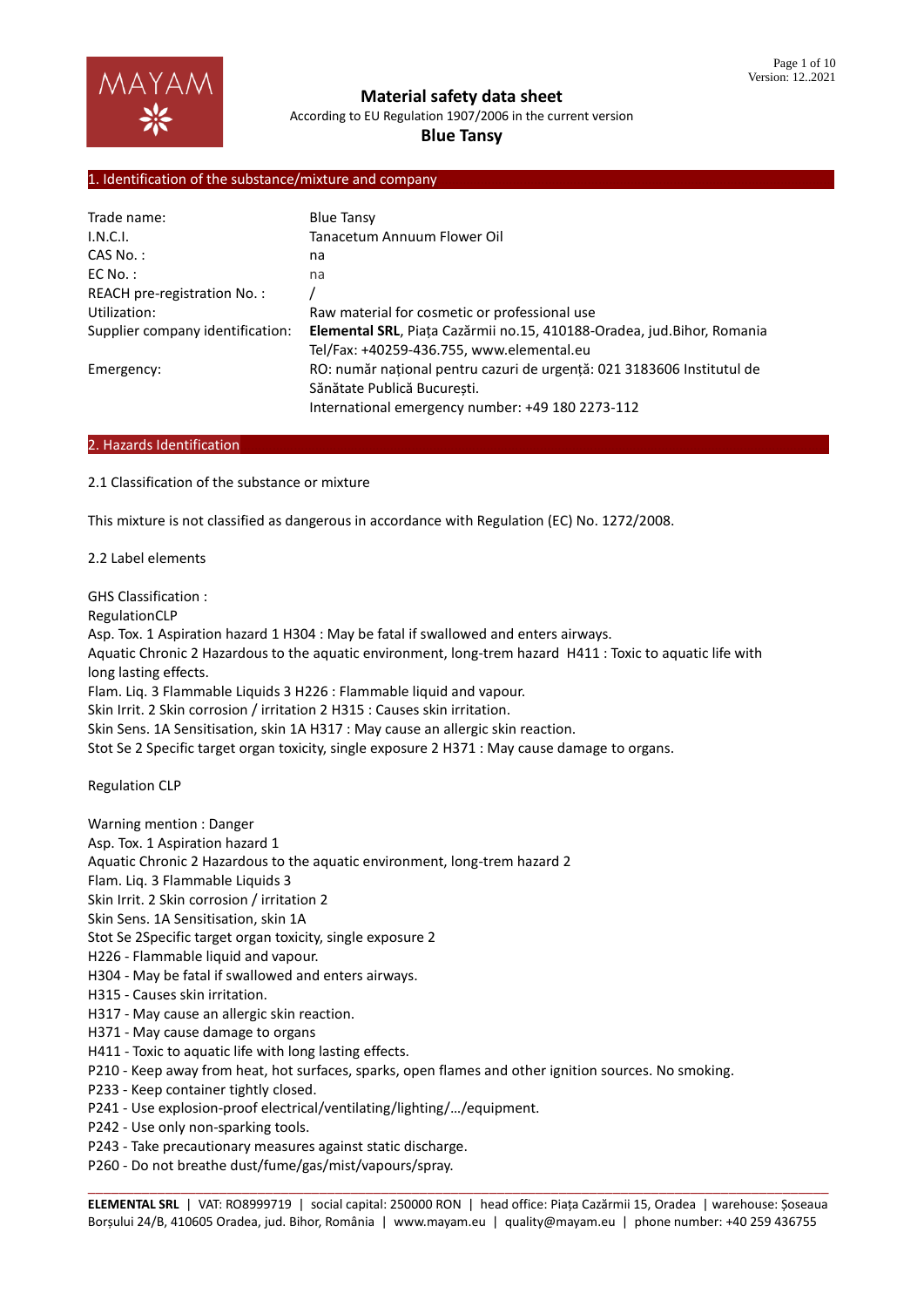

According to EU Regulation 1907/2006 in the current version

**Blue Tansy**

Signal word: Danger Pictograms: GHS05-GHS08



# 2.3 – Other hazards

Contains Bornan-2-one (Camphre), Beta-Pinène, Myrcene, p-Cymene, Borneol, 2,6,6-trimethyl-bicyclo-2 heptene, Eucalyptol

# 3. Declaration of ingredients

# 3.1. Substances

| <b>Material</b>                                                             | C.A.S         | <b>EINECS</b>                      | <b>Risk Symbol</b>                                                                                                                                                   | %         |
|-----------------------------------------------------------------------------|---------------|------------------------------------|----------------------------------------------------------------------------------------------------------------------------------------------------------------------|-----------|
| Bornan-2-one (Camphre) (No<br>REACH: 01-2119966156-31-<br>0000)             | $76 - 22 - 2$ | 200-945-0                          | Acute Tox. 4 (I), Acute Tox. 4<br>(O), Eye Dam. 1, FS2, Skin Irrit. 2,<br>Stot Se 2 - H228, H302+H332,<br>H315, H318, H371                                           | $10 - 15$ |
| Beta-Pinène (No REACH: 01-<br>2119519230-54-0000)                           | 127-91-3      | 204-872-5                          | Asp. Tox. 1, Aquatic Acute 1,<br>Aquatic Chronic 1, Flam. Liq. 3,<br>Skin Irrit. 2, Skin Sens. 1B - H226,<br>H304, H315, H317, H400, H410                            | $5 - 10$  |
| Myrcene (No REACH: 01-<br>2119514321-56-0000)                               | 123-35-3      | 204-622-5                          | Asp. Tox. 1, Eye Irrit. 2, Aquatic<br>Chronic 2, Flam. Liq. 3, Skin Irrit.<br>2, Skin Sens. 1B - H226, H304,<br>H315, H317, H319, H411                               | $5 - 10$  |
| 2,6,6-trimethyl-bicyclo-2-<br>heptene (No REACH: 01-<br>2119519223-49-0000) | $80 - 56 - 8$ | 201-291-9                          | Asp. Tox. 1, Acute Tox. 4 (O),<br>Aquatic Acute 1, Aquatic Chronic<br>1, Flam. Liq. 3, Skin Irrit. 2, Skin<br>Sens. 1B - H226, H302, H304,<br>H315, H317, H400, H410 | $1 - 5$   |
| Borneol                                                                     | 507-70-0      | 208-080-<br>$0/207 -$<br>$353 - 1$ | Aquatic Chronic 2, FS2, Skin Irrit. 2 -<br>H228, H315, H411                                                                                                          | $1 - 5$   |
| Caryophyllene                                                               | 1139-30-6     | 214-519-7                          | Aquatic Chronic 2 - H411                                                                                                                                             | $1 - 5$   |
| beta-Caryophyllene (No REACH: 01-<br>2120745237-53-0000)                    | $87 - 44 - 5$ | 201-746-1                          | Asp. Tox. 1, Aquatic Chronic 4, Skin<br>Sens. 1B - H304, H317, H413                                                                                                  | $1 - 5$   |
| p-Cymene (No REACH: 01-<br>2119556657-21-0000)                              | $99 - 87 - 6$ | 202-796-7                          | Asp. Tox. 1, Eye Irrit. 2, Aquatic Chronic<br>2, Flam. Liq. 3, Repr. 2, Skin Irrit. 2 -<br>H226, H304, H315, H319, H361, H411                                        | $1 - 5$   |
| Camphene (No REACH: 01-<br>2120771036-57-0000)                              | 79-92-5       | 201-234-8                          | Eye Irrit. 2, Aquatic Acute 1, Aquatic<br>Chronic 1, FS2 - H228, H319, H400,<br>H410                                                                                 | $0 - 1$   |

\_\_\_\_\_\_\_\_\_\_\_\_\_\_\_\_\_\_\_\_\_\_\_\_\_\_\_\_\_\_\_\_\_\_\_\_\_\_\_\_\_\_\_\_\_\_\_\_\_\_\_\_\_\_\_\_\_\_\_\_\_\_\_\_\_\_\_\_\_\_\_\_\_\_\_\_\_\_\_\_\_\_\_\_\_\_\_\_\_\_\_\_\_\_\_\_ **ELEMENTAL SRL** | VAT: RO8999719 | social capital: 250000 RON | head office: Piața Cazărmii 15, Oradea | warehouse: Șoseaua Borșului 24/B, 410605 Oradea, jud. Bihor, România | www.mayam.eu | quality@mayam.eu | phone number: +40 259 436755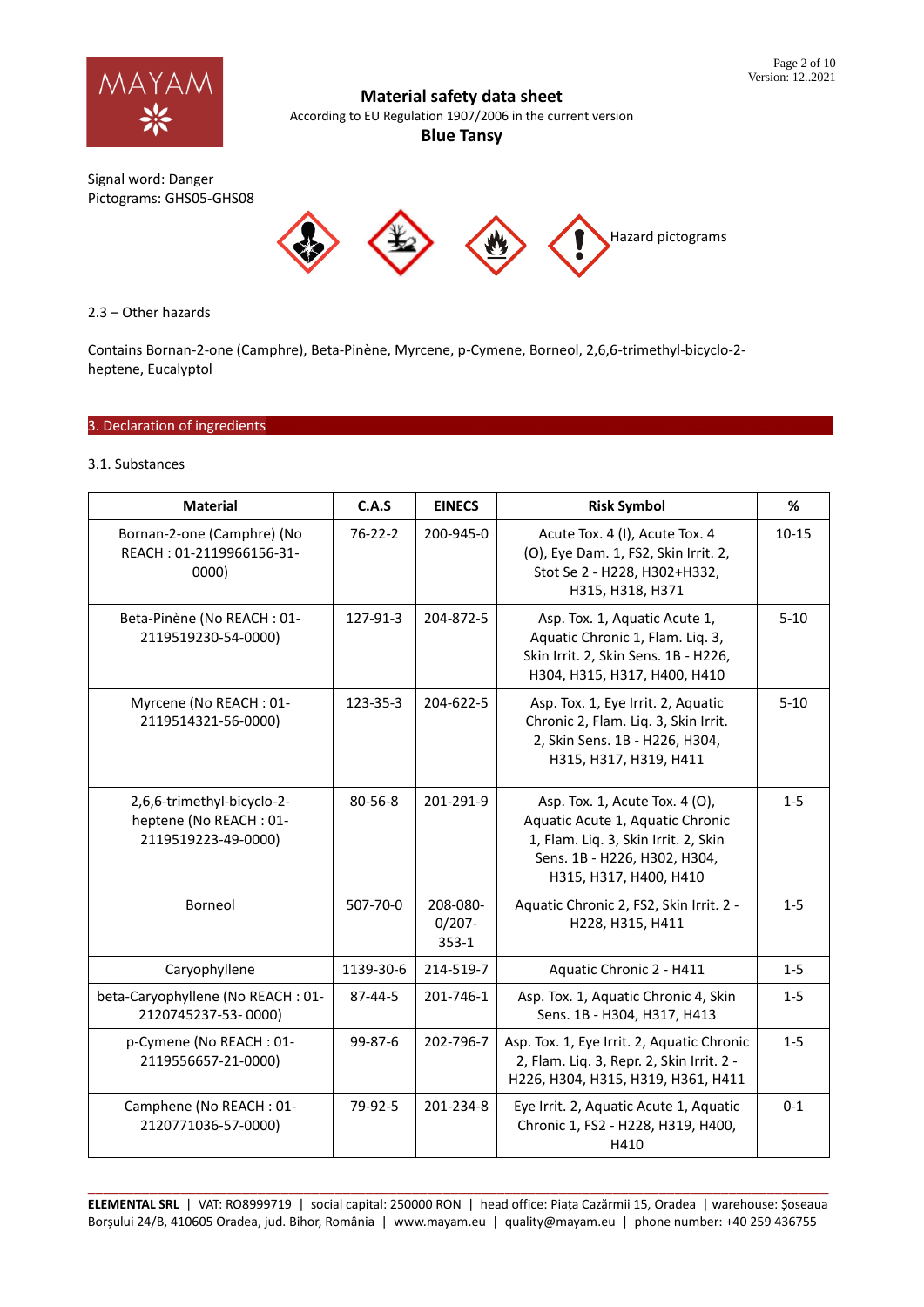

According to EU Regulation 1907/2006 in the current version

**Blue Tansy**

| Eucalyptol (No REACH: 01- |  | 470-82-6 207-431-5   Flam. Lig. 3, Skin Sens. 1B - H226, H317 |  |
|---------------------------|--|---------------------------------------------------------------|--|
| 2119967772-24-0000)       |  |                                                               |  |

3.2. Mixtures Not concerned

Further Information:

# 4. First aid measures………………………………………………………………………………………………………………………………………………………

4.1 Description of first aid measures

If Inhaled :

If the person is unconscious, place in the fresh air. Consult a doctor Contact with skin : Remove soiled clothing . Wash immediately and abundantly with water. Contact with eyes : Abundant rinsing with water then washing with an ocular lotion standard Dacryoserum. Consult an ophtalmologist. If swallowed : Do not induce vomiting, maintain the patient at rest. Resort to the medical care.

4.2 Main symptoms and effects, both acute and delayed Not concerned

4.3 Indication to consult a physician immediately or any special treatments Not concerned

#### 5. Fire fighting measures

5.1 Means of extinction

Appropriate extinction method : In case of fire, use water spray (or fog) and appropriate fire extinguishers (CO2, powder ...) Inappropriate extinction method : In case of fire, never use direct water stream.

5.2 Special hazards arising from the substance or mixture

In case of fire, may produce toxic fumes of carbon monoxide (CO) or carbon dioxide (CO2). Exposure to decomposition products may be hazardous to health. Do not breathe fumes.

5.3 Recommendations for fire-fighters

Not concerned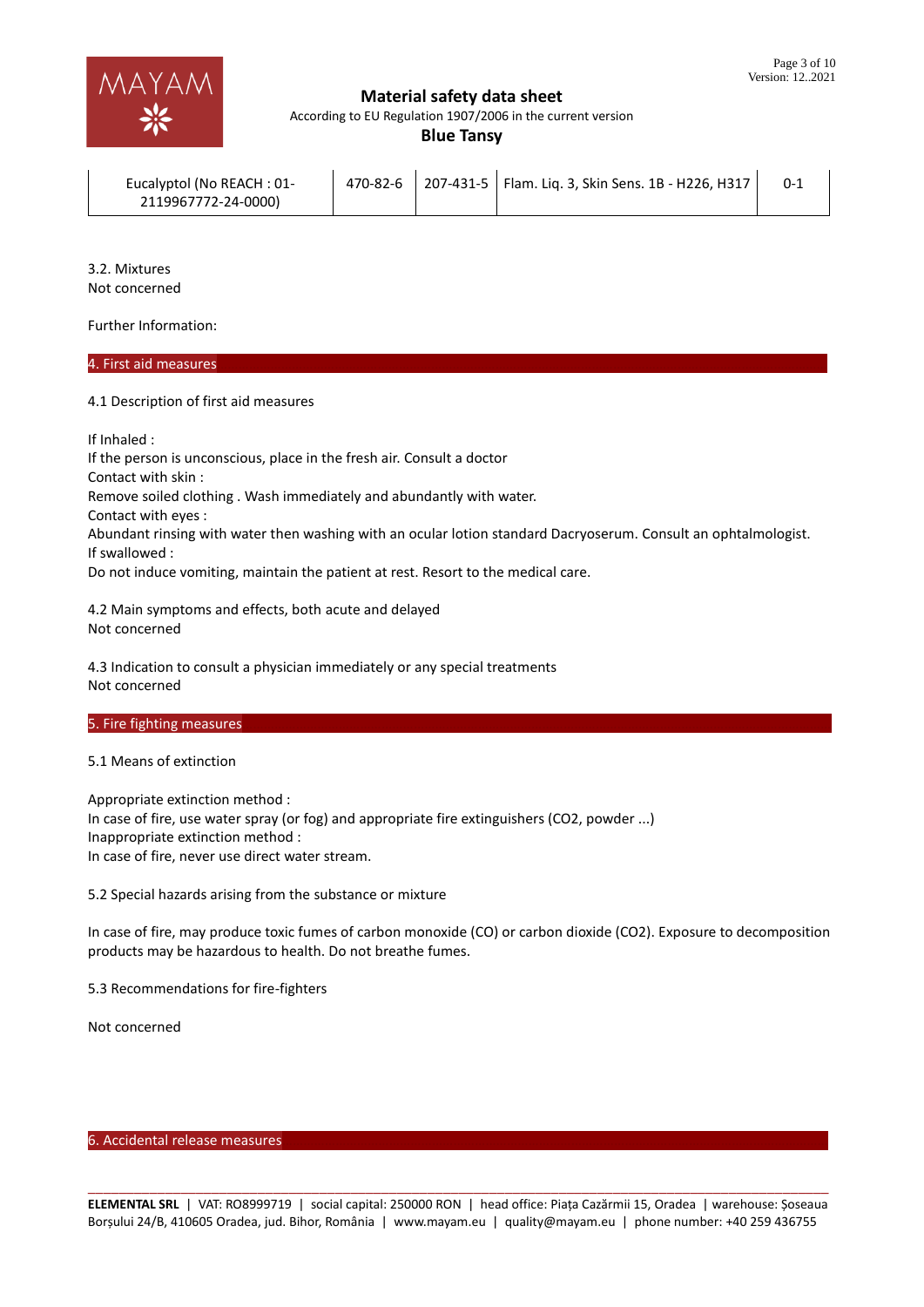

According to EU Regulation 1907/2006 in the current version

#### **Blue Tansy**

6.1 Personal precautions, protective devices and emergency procedures

Refer to protective measures listed in sections 7 and 8. For non-emergency personnel: Avoid breathing vapors. Avoid all contact with skin and eyes. If necessary, evacuate staff by trained operators equipped with safety equipment For emergency responders: Appropriate personal protective equipment will be required (refer to Section 8). Use appropriate personal protective equipment during clean-up.

6.2 Environmental precautions

Prevent contamination of soil and water, while entering into drains, ditches and rivers. Notify authorities if the product penetrates into the sewers or public waters.

6.3 Methods and materials for containment and remediation

Diking with sand or diatomaceous earth, pumping and rinsing with water after recovery of specific waste in plastic drums and labeled then deliver to an approved waste facility. Absorb with liquid-binding material (sand, diatomite, acid binders, universal binders, sawdust).

6.4 Reference to other sections

Refer to sections 8 and 13 for information on exposure control, personal protection and disposal

#### 7. Handling and storage

#### 7.1 Precautions for safe handling

Wash hands after use. Reproduce labeling if transfer to another container. Ensure adequate ventilation. Provide safety showers and eye washes. Fire prevention : Prevent access by unauthorized persons. Handle in well ventilated areas. Equipment and procedures : For personal protection, see Section 8. Observe precautions stated on the label and regulations of labor protection. Close the packaging after use. Avoid inhalation of vapors and contact with skin or eyes.

7.2 Conditions for safe storage, including any incompatibilities

Keep tightly closed containers away from heat sources and protected from extreme temperatures. Keep containers closed when not in use. Always keep in approriate packages (identical to the original material).

7.3 Specific end uses Not concerned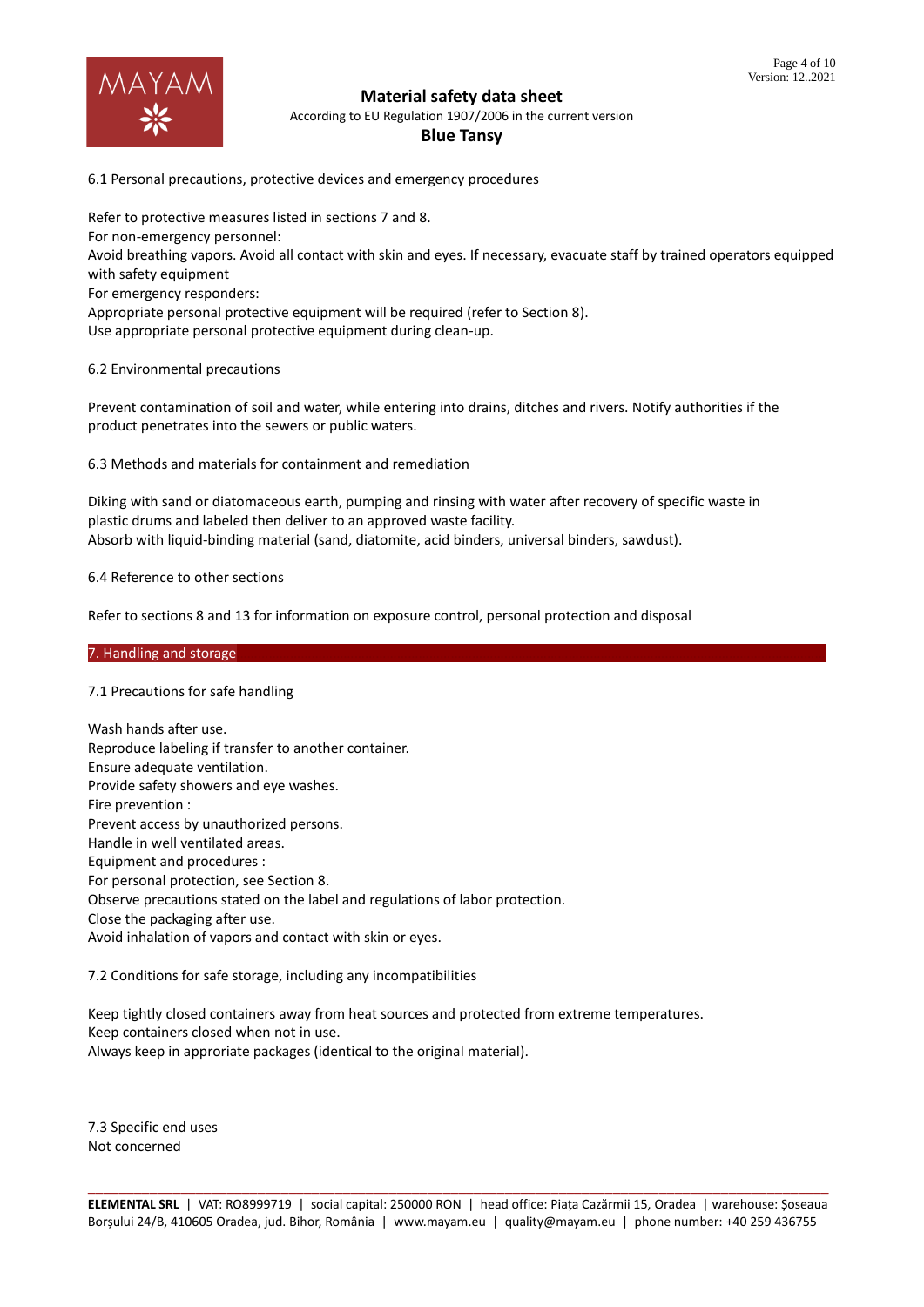

According to EU Regulation 1907/2006 in the current version

# **Blue Tansy**

### 8. Exposure controls / personal protection

8.1 Control parameters

Exposition limit (France INRS - ED984 07/2012)

- V.M.E ( 8 hr)

Bornan-2-one (Camphre) 2 ppm

- V.L.E (15 mn)

No component

8.2 Exposure controls

Individual protection measures, such as personal protective equipment

Personal protective equipment :

Hands protection : Gloves required.Eyes protection : Not required but recommanded.Repiratory protection : Mask required.

Body protection :

Wear regularly cleaned overalls. In case of contact, all soiled parts should be washed.

Engineering measures :

Avoid contact with eyes, skin or clothing. Do not ingest. Avoid contact with food, drinks.

Do not eat, do not drink and do not smoke during use.

Symbol compulsory wearing of personal protective equipment (PPE):



#### 9. Physical and chemical properties

9.1 Information on physical and chemical properties

Appearance: liquid Color: dark blue to dark green Odor: fruity, minty, terpenic pH-value: not concern Melting point: no data available Boiling point: no data available Sublimation point: no data available Softening point: no data available Flash point(° C) :51 Lower explosion limits: no data available Upper explosion limits: no data available Vapor pressure: no data available Density (at 20 °C): [0.880 ; 0.960] Water solubility: insoluble Solubility in other solvents: good soluble in lipids Partition coefficient: no data available Vapor density: no data available Refractive index at 20°C :[1.490 ; 1.520] Angular rotation (°) :N.A.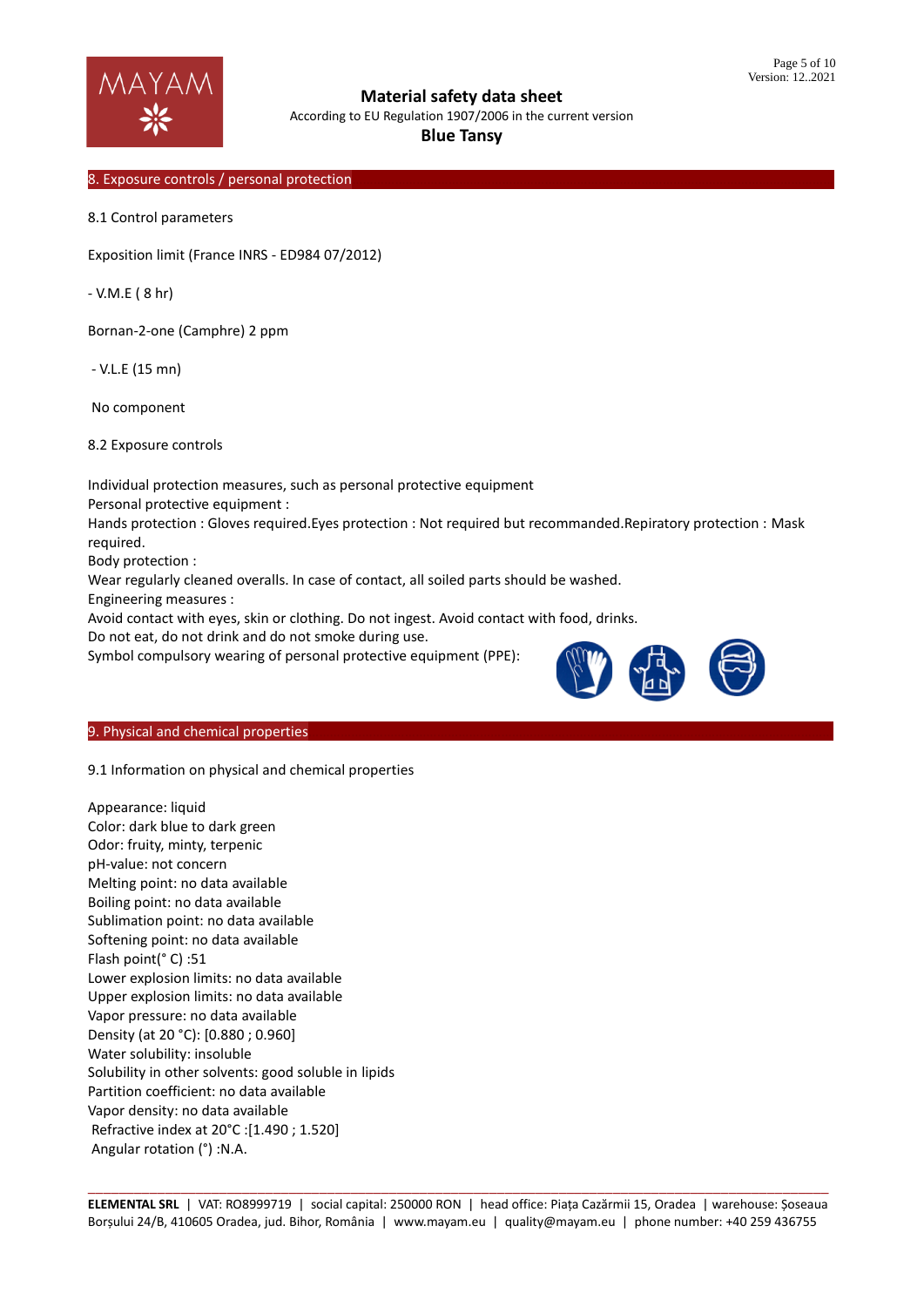

According to EU Regulation 1907/2006 in the current version

**Blue Tansy**

9.2 Other information None

#### 10. Stability and reactivity

10.1 Responsiveness

No dangerous reactions during storage and handling according to specifications.

10.2 Chemical stability Stable product during storage and handling according to specifications.

10.3 Possibility of dangerous reactions No dangerous reactions during storage and handling according to specifications.

10.4 Conditions to avoid Avoid excessive heat (naked flames, sparks, ...).

10.5 Incompatible materials Not concerned

10.6 Hazardous decomposition products Thermal decomposition / conditions to be avoided : Avoid contact with any flame or spark, flame, Overheat.Avoid Direct rays of the sun. No decomposition if used according to specifications. Dangerous decomposition products : No dangerous decomposition products known.

# 11. Toxicological information

# 11.1 Information on toxicological effects

Toxicological Information :

No data available. Toxicological Informations Acute :

· Oral (mg/kg) : Not determined

· Inhalation (mg/kg) : Not determined

· Skin (mg/kg) : 5 000,00 (Defined)

# 12. Ecological information

12.1 Toxicity

Do not leave the product, even diluted or in great quantity, penetrate the ground water, water or the drains.

12.2 Persistence and degradability Not concerned

12.3 Bioaccumulation potential Not concerned

12.4 Ground mobility Not concerned

12.5 Results of PBT and vPvB assessment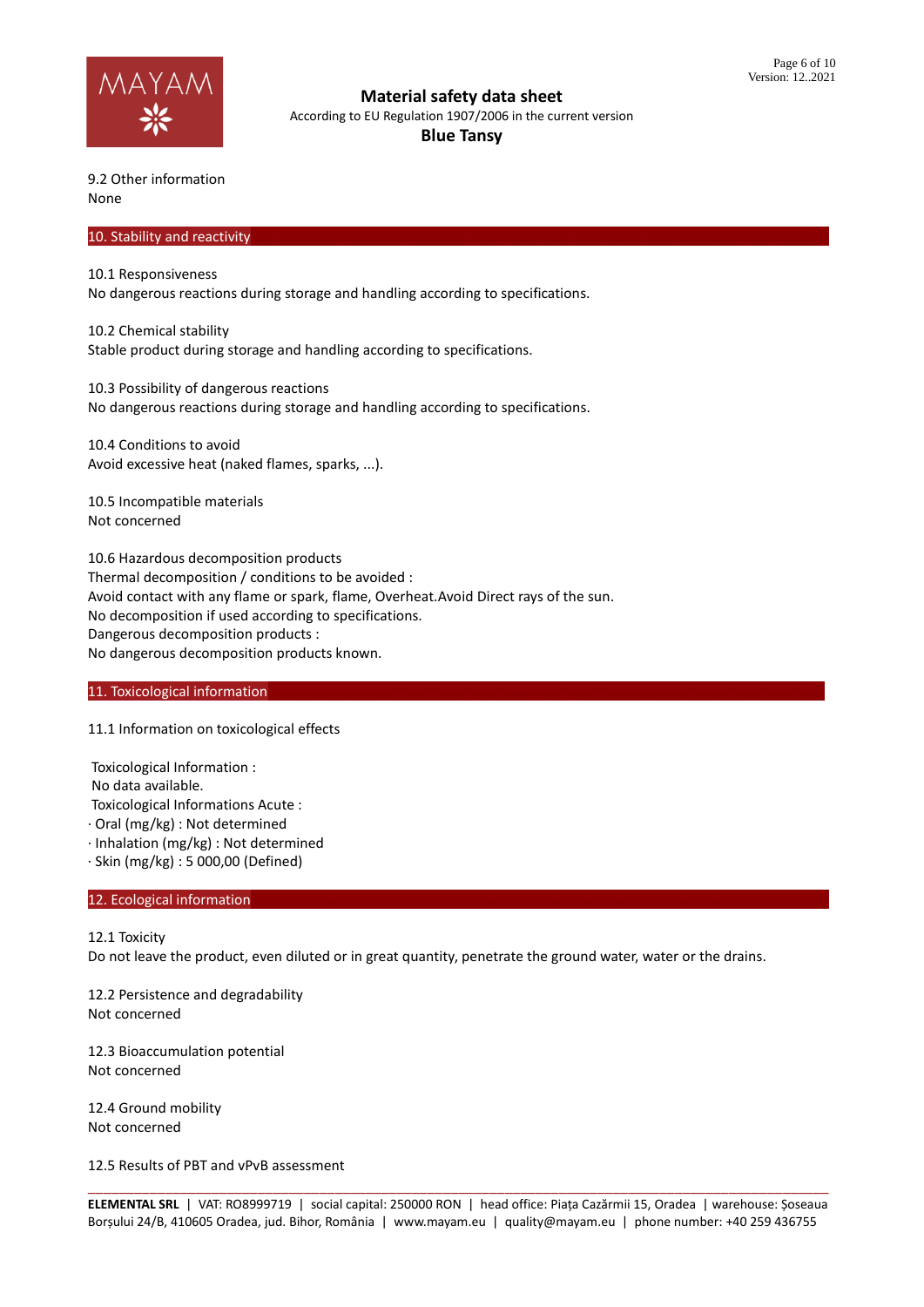

**Material safety data sheet** According to EU Regulation 1907/2006 in the current version **Blue Tansy**

Not concerned

12.6 Other adverse effects Not concerned

13. Disposal considerations

13.1 Waste treatment methods

Waste : Do not flush with household garbage. Do not pour into drains or waterways. Dispose of according to current legislation, by a collector or a specialized company. Contaminated packaging : Keep the label on the container. Give to a certified disposal

#### 14. Transport information



14.1. UN number

ADR : 1169 ( Tunel code :(D/E) ) IMDG:1169 IATA :1169 Custom tariff :33012941

14.2. UN proper shipping name ADR : EXTRACTS, AROMATIC, LIQUID IMDG:EXTRACTS, AROMATIC, LIQUID IATA :EXTRACTS, AROMATIC, LIQUID

14.3. Transport hazard class(es) ADR : 3 IMDG:3 IATA :3

14.4. Packing group  $ADR \cdot III$ IMDG:III IATA :III

14.5. Environmental hazards IMDG : Not concerned

14.6. Special precautions for user Not concerned

14.7. Transport in bulk according to Annex II of MARPOL73/78 and the IBC Code Not concerned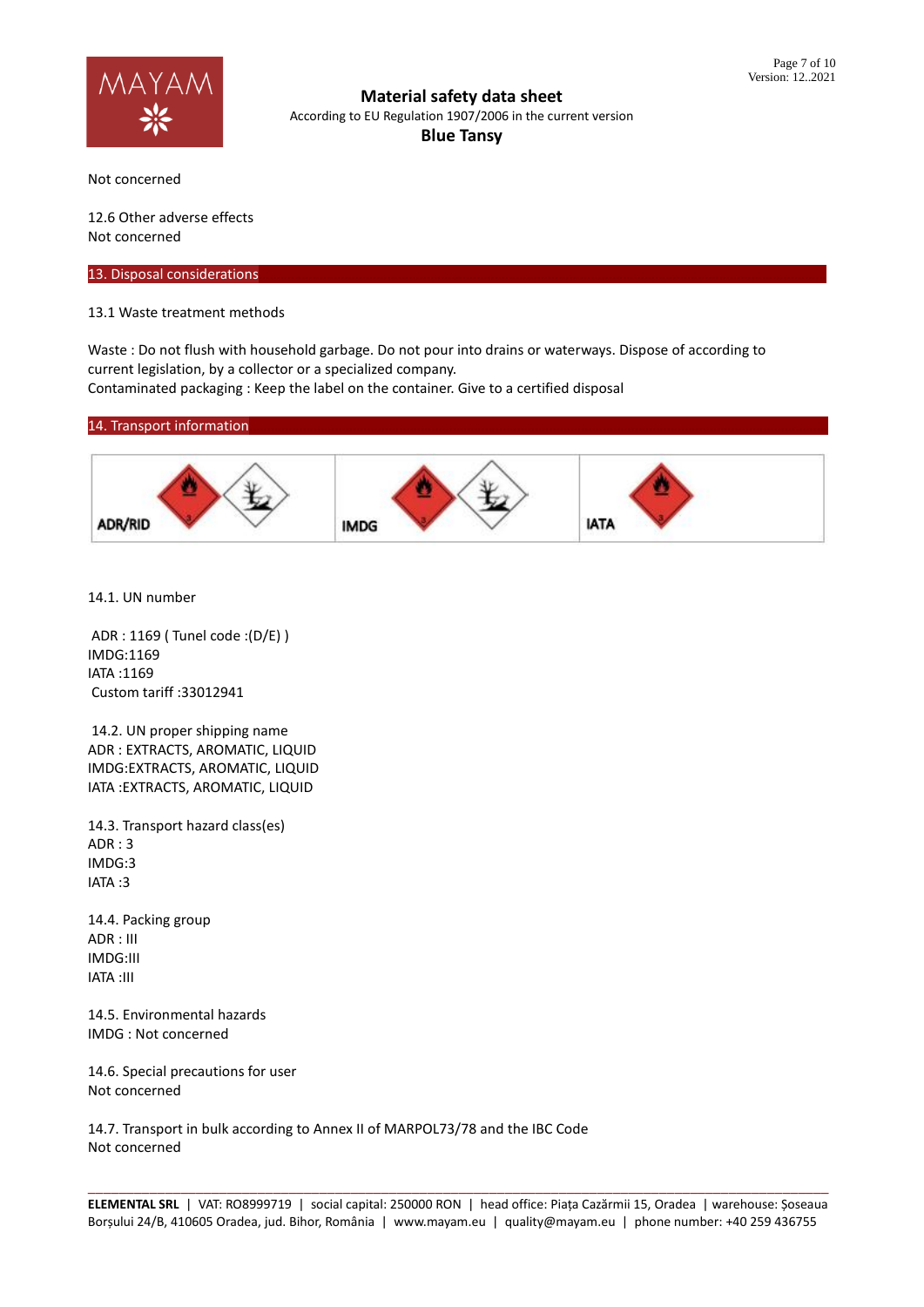

According to EU Regulation 1907/2006 in the current version

#### **Blue Tansy**

### 15. Regulatory information

15.1 Regulations and legislation on health, safety and environment specific to the substance or mixture Class of water contamination (Germany) : WGK 2

15.2 Chemical safety assessment.

Contient Bornan-2-one (Camphre), Beta-Pinène, Myrcene, p-Cymene, Borneol, 2,6,6-trimethyl-bicyclo2-heptene, eucalyptol.

# 16. Additional information

16.1 Abbreviations:

ADR: European Agreement concerning the International Carriage of Dangerous Goods by Road. CAS: Chemical Abstracts Service (division of the American Chemical Society). CLP: Classification, Labeling, Packaging. DNEL: Derived No Effect Level. EINECS: European Inventory of Existing Commercial Chemical Substances. GHS: Globally Harmonized System of Classification and Labeling of Chemicals. IATA: International Air Transport Association. IATA-DGR: Dangerous Goods Regulation by the "International Air Transport Association" (IATA). ICAO: International Civil Aviation Organization. ICAO-TI: Technical Instructions by the "International Civil Aviation Organization" (ICAO). IMDG: International Maritime Code for Dangerous Goods. INCI: International Nomenclature of Cosmetic Ingredients. LTE: Long-term exposure. PNEC: Predicted No Effect Concentration. RID: Regulation Concerning the International Transport of Dangerous Goods by Rail. STE: Short-term exposure. STEL: Short Term Exposure limit. STOT: Specific Target Organ Toxicity. Full H sentenses text in point 3 : H226 Flammable liquid and vapour. H228 Flammable solid. H302 Harmful if swallowed. H302+H332 Harmful if swallowed or if inhaled H304 May be fatal if swallowed and enters airways. H315 Causes skin irritation. H317 May cause an allergic skin reaction. H318 Causes serious eye damage.

- H319 Causes serious eye irritation.
- H361 Suspected of damaging fertility or the unborn child
- H371 May cause damage to organs
- H400 Very toxic to aquatic life.
- H410 Very toxic to aquatic life with long lasting effects.
- H411 Toxic to aquatic life with long lasting effects.
- H413 May cause long lasting harmful effects to aquatic life.

These indications are founded on the current state of our knowledge, but do not constitute a guarantee as for the properties of the product and do not give place to a contractual legal report.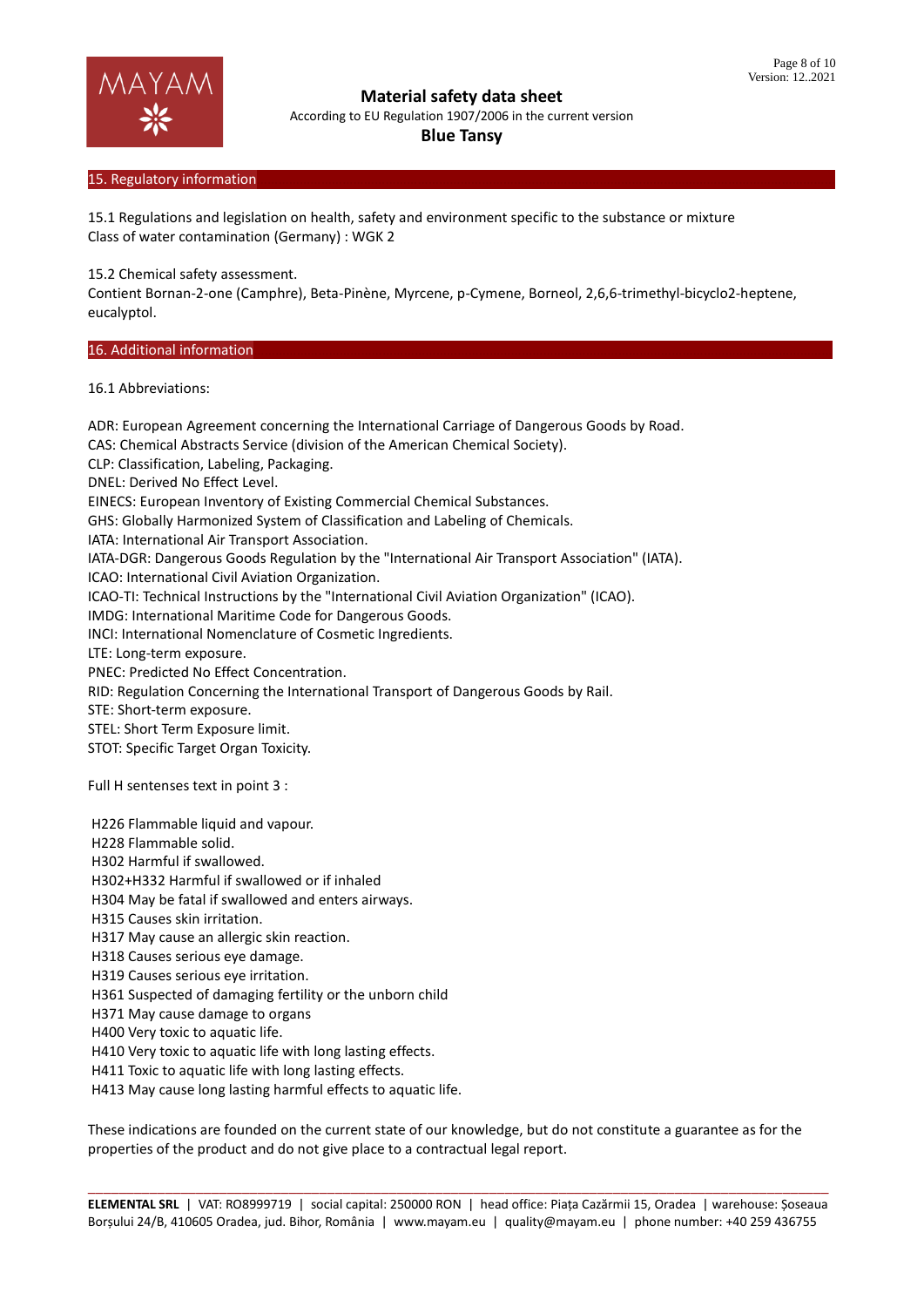

According to EU Regulation 1907/2006 in the current version

**Blue Tansy**

# **DECLARATION OF ALLERGENS**

7th Amendment to Directive 76/768/EC, annex III, part I (2003/15/EC)

| <b>I.N.C.I.</b>                                           | <b>C.A.S.</b>  | max %                        |
|-----------------------------------------------------------|----------------|------------------------------|
| Alpha-Hexyl cinnamic aldehyde (HCA)                       | 101-86-0       | $\overline{a}$               |
| Amyl cinnamic alcohol                                     | 101-85-9       | $\frac{1}{2}$                |
| Amyl cinnamic aldehyde (ACA)                              | 122-40-7       |                              |
| Anisyl alcohol                                            | 105-13-5       | $\blacksquare$               |
| Benzyl salicylate                                         | 118-58-1       | $\overline{a}$               |
| Benzyl benzoate                                           | 120-51-4       |                              |
| Benzyl cinnamate                                          | 103-41-3       | $\overline{a}$               |
| Benzyl alcohol                                            | 100-51-6       | Ĭ.                           |
| Cinnamic alcohol                                          | 104-54-1       | $\overline{a}$               |
| Cinnamic aldehyde                                         | 104-55-2       | L.                           |
| Citral                                                    | 5392-40-5      |                              |
| Citronellol                                               | 106-22-9       | $\overline{\phantom{a}}$     |
| Coumarin (2p-1-benzopyran-2-one)                          | 91-64-5        |                              |
| d-Limonene                                                | 5989-27-5      | 3.0200                       |
| Eugenol                                                   | 97-53-0        | $\qquad \qquad \blacksquare$ |
| Farnesol                                                  | 4602-84-0      | $\qquad \qquad \blacksquare$ |
| Geraniol                                                  | $106 - 24 - 1$ |                              |
| Lyral (Hydroxymethylpentyl cyclohexene carbaldoxaldehyde) | 31906-04-4     |                              |
| Hydroxycitronellal                                        | 107-75-5       | $\overline{a}$               |
| Isoeugenol                                                | $97 - 54 - 1$  |                              |
| alpha-Iso-methyl ionone                                   | 127-51-5       | $\overline{\phantom{a}}$     |
| Linalool                                                  | 78-70-6        | $\overline{a}$               |
| Methyl heptine carbonate                                  | 111-12-6       |                              |
| Oakmoss absolute                                          | 9000-50-4      | $\overline{\phantom{a}}$     |
| p-tert-Butyl-alpha- methylhydrocinnamic aldehyde          | 80-54-6        | $\overline{a}$               |
| Tree moss                                                 | 68648-41-9     | $\overline{a}$               |
| Evernia prunastri extract                                 | 90028-68-5     | $\overline{\phantom{a}}$     |
| Evernia furfuracea extract                                | 90028-67-4     |                              |

|                             | Present product | Contamination |
|-----------------------------|-----------------|---------------|
| Cereals (containing gluten) | NO              | NΟ            |
| Crustaceans                 | NO.             | NΟ            |
| Eggs                        | NO              | NΟ            |

\_\_\_\_\_\_\_\_\_\_\_\_\_\_\_\_\_\_\_\_\_\_\_\_\_\_\_\_\_\_\_\_\_\_\_\_\_\_\_\_\_\_\_\_\_\_\_\_\_\_\_\_\_\_\_\_\_\_\_\_\_\_\_\_\_\_\_\_\_\_\_\_\_\_\_\_\_\_\_\_\_\_\_\_\_\_\_\_\_\_\_\_\_\_\_\_ **ELEMENTAL SRL** | VAT: RO8999719 | social capital: 250000 RON | head office: Piața Cazărmii 15, Oradea | warehouse: Șoseaua Borșului 24/B, 410605 Oradea, jud. Bihor, România | www.mayam.eu | quality@mayam.eu | phone number: +40 259 436755